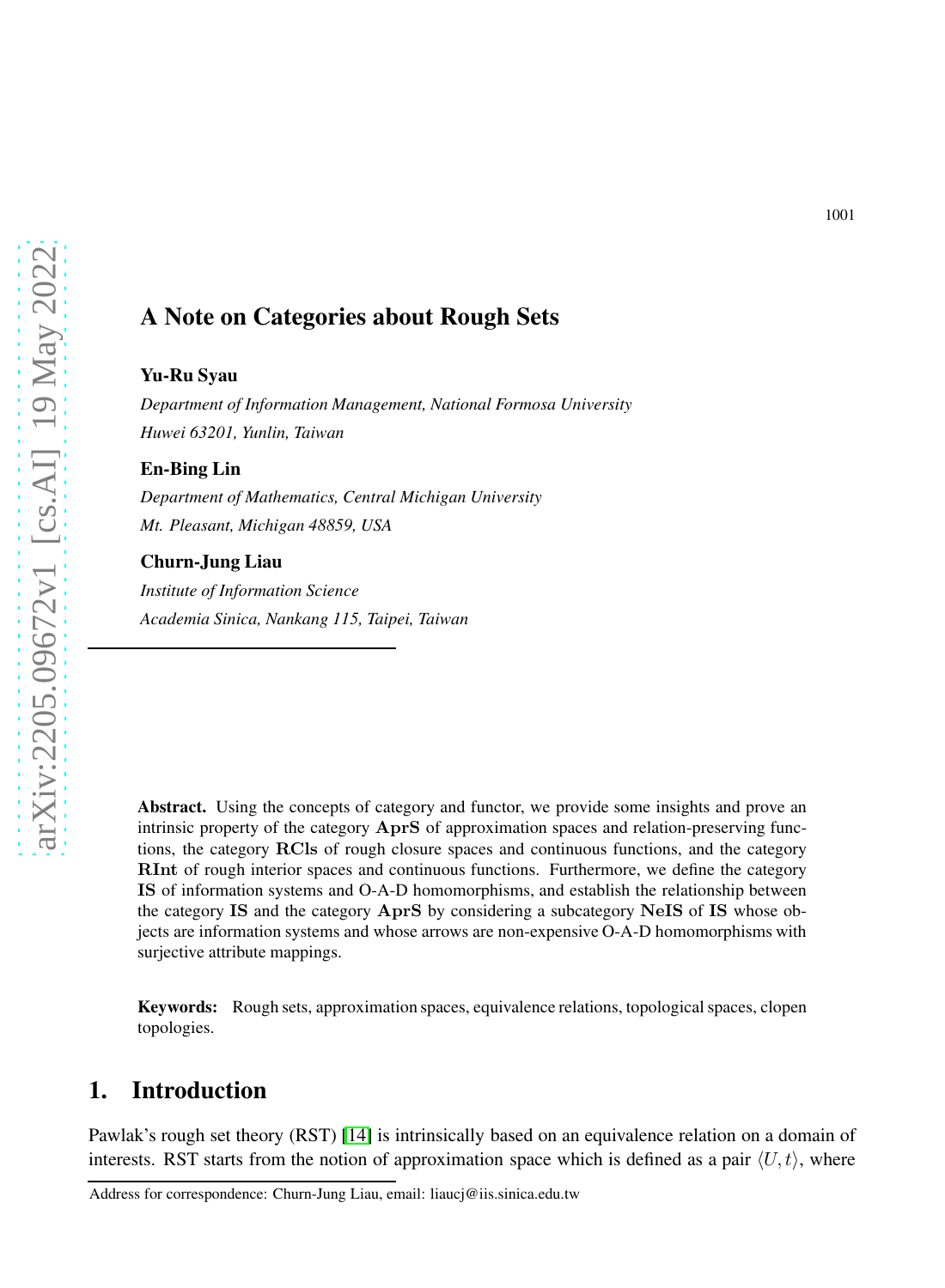U is a set and t is an equivalence relation on  $U$ .

In an approximation space  $\langle U, t \rangle$ , the classical upper and lower approximations as mappings between subsets of U are indeed a pair of closure and interior operators on the set U. Moreover, the set of fixed points of the lower approximation is a topology in which every open set is also a closed set, namely a clopen topology.

On the other hand, categories are algebraic structures with many complementary natures. Almost every known example of a mathematical structure with the appropriate structure-preserving map yields a category. Category theory has provided the foundations for many of the twentieth century's greatest advances in pure mathematics. However, to the best of our knowledge, there are not much work done in incorporating both category theory and rough set theory. Recently, Borzooei et al. [\[5\]](#page-14-1) considered the class of approximation spaces and discussed some categories of lower, upper and natural approximations without using much topological structures of spaces. It is not fruitful in obtaining more results by using limited tools in some categories.

In this paper, we define the category  $AprS$  of approximation spaces and relation-preserving function. We characterize clopen topologies on a set by introducing the concept of rough closure operator and rough interior operator on the set. We prove the equivalence of three categories, namely, the category of all rough interior spaces and continuous functions, the category of rough closure spaces and continuous functions, the category of approximation spaces and relation-preserving functions. We organize our paper as follows. In Section 2, we provide some preliminary backgrounds, followed by some definitions of several categories and main results in Section 3. We survey and compare some categories about rough sets in Section 4 and finally conclude with some remarks in Section 5.

## 2. Preliminaries

A (binary) relation R on a set U is a subset of the Cartesian product  $U \times U$ . We write  $(u, v) \in R$  and  $uRv$  interchangeably.

Let  $f: U \to V$  be a function from a set U into a set V. The inverse image of a set  $Y \subseteq V$  under f, designated by  $f^{\leftarrow}(Y)$ , is the set

$$
f^{\leftarrow}(Y) = \{ u \in U \mid f(u) \in Y \}. \tag{1}
$$

Similarly, the direct image of a set  $X \subseteq U$  under f, designated by  $f[X]$ , is the set

<span id="page-1-0"></span>
$$
f[X] = \{f(u) | u \in X\}
$$
  
=  $\{v \in V | v = f(u) \text{ for some } u \in X\}.$  (2)

## 2.1. The notion of topological spaces

A topological space is a set U together with a set T of subsets of U that includes  $\emptyset$  and the whole set U, and is closed under finite intersections and arbitrary unions. The set  $\mathcal T$  is called a topology on U, and its members are called open sets. The complement of an open set is called a closed set.

The interior  $X^0$  of a subset X of a topological space U is the union of all open sets contained in X. Accordingly,  $X^0$  is open and is the largest open set contained in X. Dually, the closure  $\overline{X}$  of X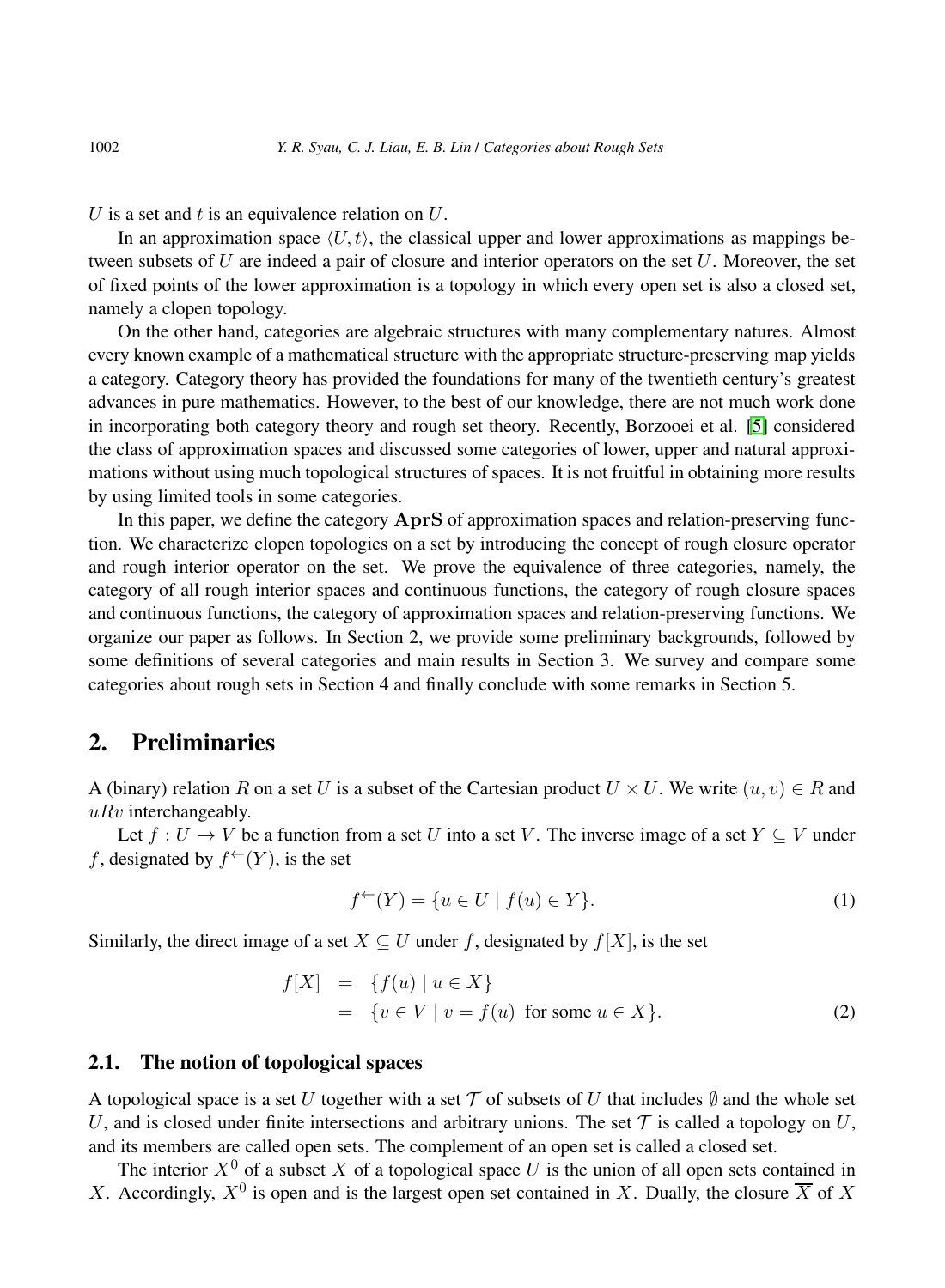is the intersection of all closed sets containing X. Hence  $\overline{X}$  is closed and is the smallest closed set containing X.

A set N in a topological space is a neighborhood of a point  $u$  in the topological space if and only if (sometimes shortened to iff) N contains an open set to which u belongs [\[9\]](#page-14-2). The set  $\mathcal{N}_u$  of all neighborhoods of u is called the neighborhood system of u. A neighborhood of u is called a minimal neighborhood of u if it contains no member of  $\mathcal{N}_u$  as proper subsets. In general, such a minimal member of  $\mathcal{N}_u$  may or may not exist [\[18\]](#page-14-3).

An Alexandroff space [\[1\]](#page-14-4) is a topological space such that every point has a minimal neighborhood, or equivalently, arbitrary intersection of open sets is open.

<span id="page-2-1"></span>Recall [\[9\]](#page-14-2) that, by definition, a function  $f$  from a topological space  $U$  into a topological space  $V$ is continuous iff the inverse image of each open set is open.

**Proposition 2.1.** [\[9\]](#page-14-2) Assume that U and V are topological spaces, and that f is a function from U into  $V$ . The following statements are equivalent.

- 1. The function  $f$  is continuous.
- 2. The inverse image of each closed set is closed.
- 3. For each  $u \in U$  the inverse image of every neighborhood of  $f(u)$  is a neighborhood of u.
- 4. For each  $u \in U$  and each neighborhood M of  $f(u)$  there is a neighborhood N of u such that  $f[N] \subseteq M$ .
- 5. For each subset X of U,  $f[\overline{X}] \subseteq \overline{f[X]}$ .
- 6. For each subset Y of V,  $\overline{f^{\leftarrow}(Y)} \subset f^{\leftarrow}(\overline{Y})$ .

### 2.2. Closure and interior spaces

A closure operator on a set U is a function  $c: 2^U \longrightarrow 2^U$  from the power set  $2^U$  of U into itself which satisfies the Kuratowski closure axioms. Namely, (KC1)  $c(\emptyset) = \emptyset$ , (KC2)  $X \subseteq c(X)$  (Extensiveness), (KC3)  $c(c(X)) = c(X)$  (Idempotency) and (KC4)  $c(X \cup Y) = c(X) \cup c(Y)$  hold for any subsets X and Y of U. The pair  $(U, c)$  is called a closure space. Notice that axiom (KC4) implies axiom (KC5) if  $X \subseteq Y$  then  $c(X) \subseteq c(Y)$ , i.e., c is isotone.

A closure operator c on U corresponds to the interior operator  $i_c: 2^U \longrightarrow 2^U$ :

<span id="page-2-0"></span>
$$
i_c(X) = U - c(U - X) \quad \text{for all } X \subseteq U,
$$
\n(3)

which satisfies corresponding axioms: (KI1)  $i_c(U) = U$ , (KI2)  $i_c(X) \subseteq X$  (Contraction), (KI3)  $i_c(i_c(X)) = i_c(X)$  (Idempotency) and (KI4)  $i_c(X \cap Y) = i_c(X) \cap d(Y)$ . The pair  $(U, c)$  is called a closure space. As it is known [\[9\]](#page-14-2),  $c: 2^U \longrightarrow 2^U$  defines the topology

<span id="page-2-2"></span>
$$
\begin{aligned}\n\mathcal{T}_c &= \{ X \subseteq U \mid c(U - X) = U - X \} \\
&= \{ X \subseteq U \mid i_c(X) = X \}\n\end{aligned}\n\tag{4}
$$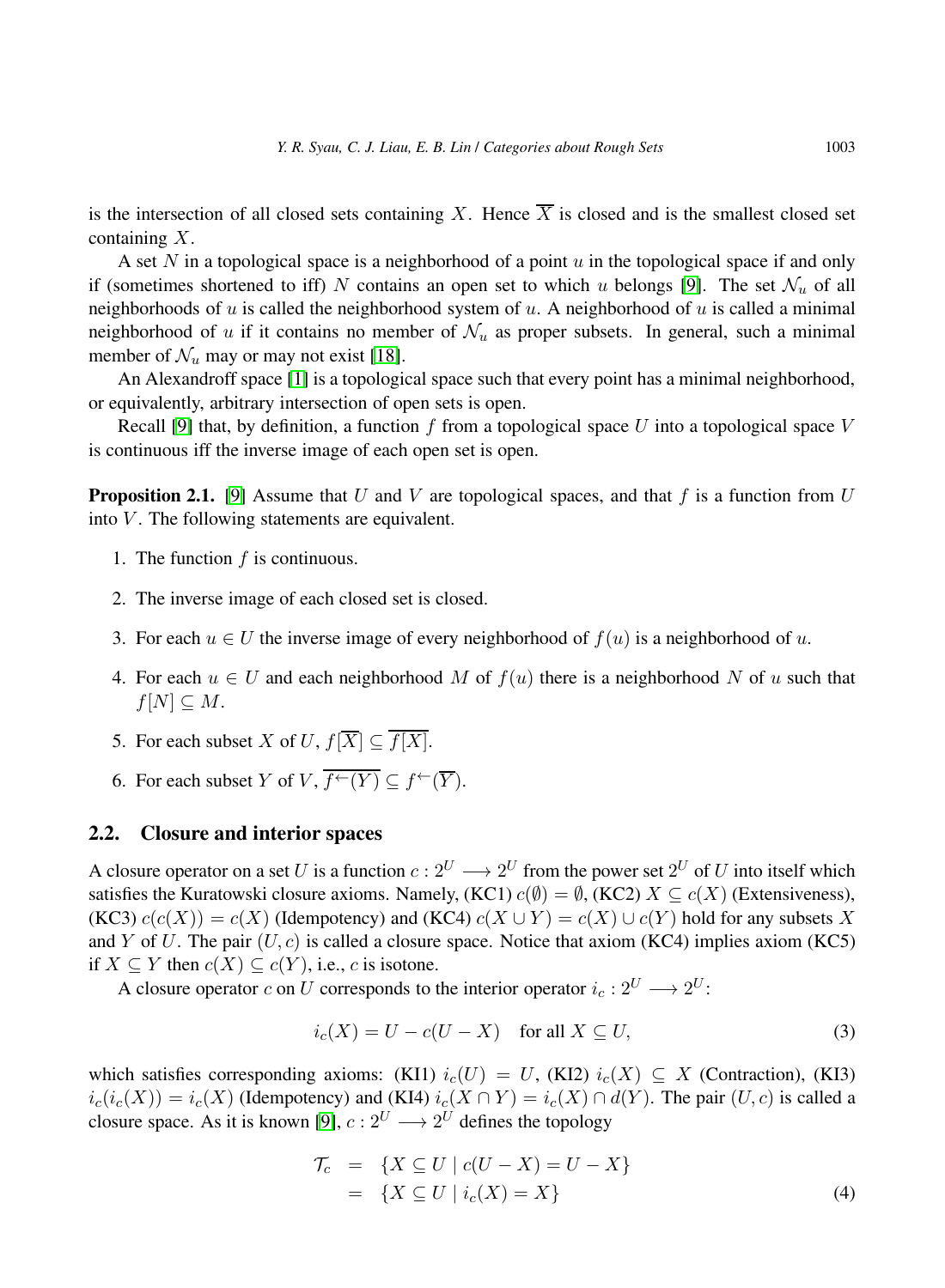on U, called the topology associated with the closure operator c. It follows from  $(3)$ ,  $(KC3)$ , and (KC5) that for any subset  $X$  of  $U$ ,

<span id="page-3-5"></span>
$$
c(X) \text{ is the smallest closed set containing } X. \tag{5}
$$

It is easily seen [\[13\]](#page-14-5) that  $u \notin c(X)$  iff there exists an open set including u that does not intersect X. Equivalently,

<span id="page-3-7"></span>
$$
u \in c(X)
$$
  $\iff$  every neighborhood of *x* intersects *X*. (6)

Furthermore, for all  $u, v \in U$ 

<span id="page-3-6"></span>
$$
u \in c({v}) \iff u
$$
 is contained in all closed sets that include  $v$   
 $\iff v$  is contained in all open sets that include  $u$ . (7)

According to Proposition [2.1](#page-2-1) and [\(4\)](#page-2-2), a function f between closure spaces  $(U, c_U)$  and  $(V, c_V)$  is continuous if

$$
f[c_U(X)] \subseteq c_U(f[X]) \quad \text{for all } X \subseteq U.
$$

or equivalently,  $c_U(f^{\leftarrow}(Y)) \subseteq f^{\leftarrow}(c_V(Y))$  for all  $Y \subseteq V$ . Accordingly, a function f between interior spaces  $(U, i_{cU})$  and  $(U, i_{cV})$  is continuous if

<span id="page-3-2"></span>
$$
f^{\leftarrow}(i_{c_V}(Y)) \subseteq i_{c_U}(f^{\leftarrow}(Y)) \quad \text{for all } Y \subseteq V. \tag{8}
$$

### 2.3. Approximation spaces

The basic construct of rough set theory is the *approximation space*, that is, a pair  $\langle U, t \rangle$ , where U is the universe and  $t \text{ }\subset U \times U$  is an equivalence relation on U. In an approximation space  $\langle U, t \rangle$ , the upper and lower approximations,  $\overline{apr}_t(X)$  and  $\underline{apr}_t(X)$ , of a set  $X \subseteq U$  are defined respectively as follows [\[14\]](#page-14-0):

<span id="page-3-0"></span>
$$
\overline{apr}_t(X) = \{ u \in U \mid [u]_t \cap X \neq \emptyset \}
$$
\n<sup>(9)</sup>

<span id="page-3-3"></span>
$$
\underline{apr}_t(X) = U - \overline{apr}_t(U - X) = \{ u \in U \mid [u]_t \subseteq X \}
$$
\n
$$
(10)
$$

where  $[u]_t$  is the t-equivalence class of  $u \in U$ . They are indeed a pair of closure and interior operators on the set U. Moreover, for every  $X \subseteq U$  [\[14\]](#page-14-0):

<span id="page-3-4"></span>
$$
\overline{apr}_t(X) = \underline{apr}_t(\overline{apr}_t(X)) \quad \text{and} \quad \underline{apr}_t(X) = \overline{apr}_t(\underline{apr}_t(X)). \tag{11}
$$

<span id="page-3-1"></span>Consequently, the topology associated with the upper approximation is clopen and therefore Alexandroff. This, together with [\(4\)](#page-2-2) and [\(9\)](#page-3-0), leads to the following:

**Lemma 2.2.** For an approximation space  $\langle U, t \rangle$ , the topology

$$
\tau_t = \{ X \subseteq U \mid \overline{apr}_t (U - X) = U - X \}
$$
  
= 
$$
\{ X \subseteq U \mid \underline{apr}_t (X) = X \}
$$
 (12)

associated with  $\overline{apr}_t : 2^U \longrightarrow 2^U$  is clopen and therefore Alexandroff. Moreover, the set of all *t*-equivalence classes is unique minimal base for  $\tau_t$ .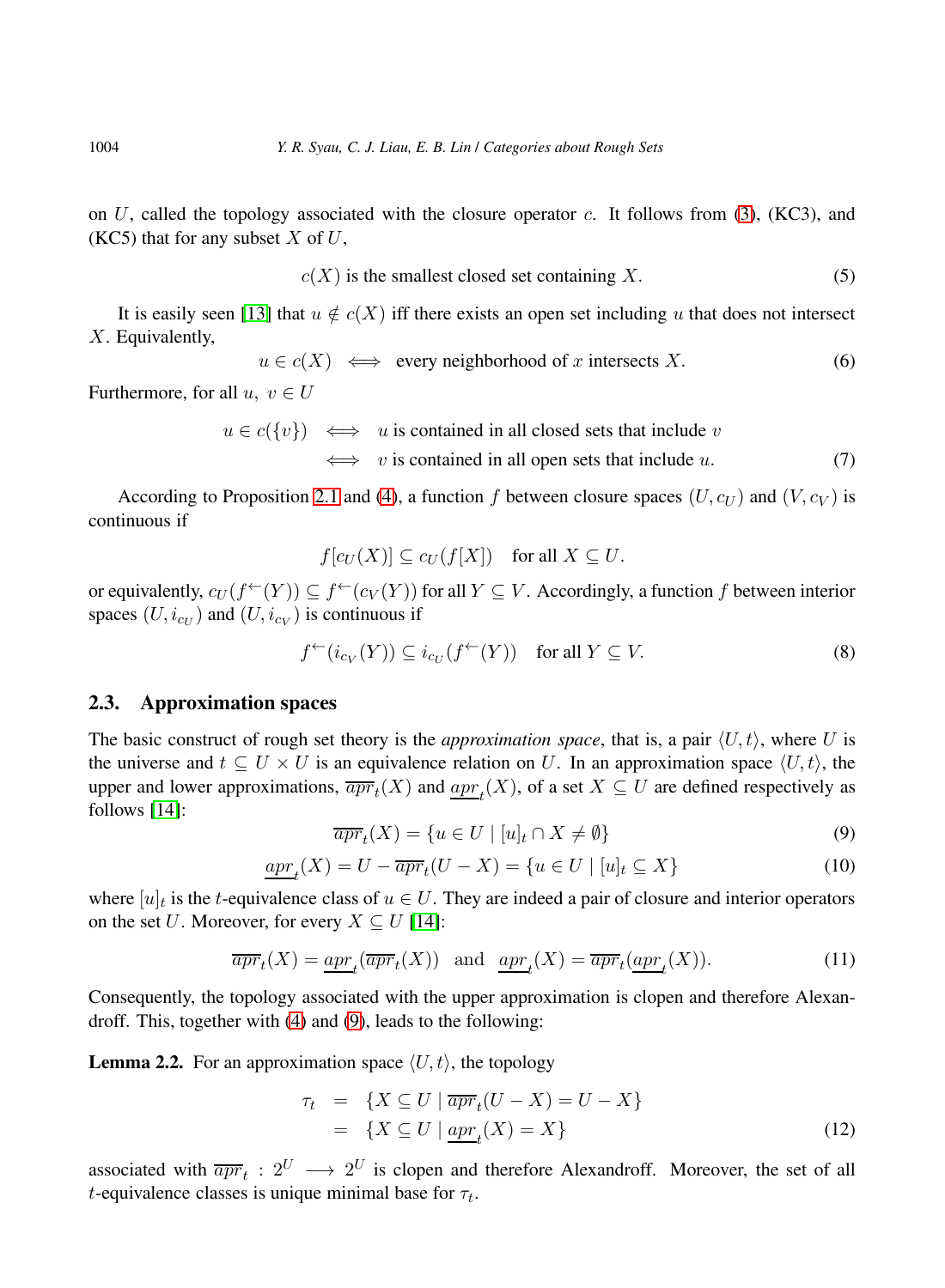### 2.4. Information systems

As rough set theory is applied to data analysis, an approximation space is usually induced from *information systems.* According to [\[14\]](#page-14-0), an information system<sup>[1](#page-4-0)</sup> is defined as a tuple  $T = (U, A, \{D_a \mid$  $a \in A$ ,  $\{f_a \mid a \in A\}$ , where U is a nonempty finite set, called the universe; A is a nonempty finite set of primitive attributes; for each  $a \in A$ ,  $D_a$  is the domain of values for a; and for each  $a \in A$ ,  $f_a: U \to D_a$  is the information function for the attribute a. To simplify the presentation, we can identify each attribute a with its information function and set  $D = \bigcup_{a \in A} D_a$ . Then, an information system is simply a triplet  $(U, A, D)$ , where A is a set of functions from U to D. Given an information system  $(U, A, D)$  and a subset of attributes  $B \subseteq A$ , the *indiscernibility relation* with respect to B is defined as  $ind(B) = \{(x, y) | x, y \in U, a(x) = a(y) \forall a \in B\}$ . Obviously, for each  $B \subseteq A$ ,  $\langle U, ind(B) \rangle$  is an approximation space. In particular, we can associate with each information system  $(U, A, D)$  its finest approximation space  $\langle U, t_A \rangle$ , where  $t_A = ind(A)$ . On the other hand, given an approximation space  $\langle U, t \rangle$ , we can (somewhat trivially) associate with it a single-attribute information system  $(U, \{a_t\}, D)$ , where  $D = U/t$  is the set of equivalence classes (i.e. the quotient set) of U with respect to t and  $a_t: U \to D, u \mapsto [u]_t$ .

In [\[7\]](#page-14-6), homomorphisms between information systems are introduced. Given two information systems  $T_1 = (U_1, A_1, D_1)$  and  $T_2 = (U_2, A_2, D_2)$ , an O-A-D homomorphism from  $T_1$  to  $T_2$  is a triple of function  $h = (h_O, h_A, h_D)$ , where

- $h_O: U_1 \rightarrow U_2$  is the object mapping,
- $h_A: A_1 \rightarrow A_2$  is the attribute mapping, and
- $h_D : D_1 \rightarrow D_2$  is the domain mapping,

such that

<span id="page-4-1"></span>
$$
h_D(a(x)) = h_A(a)(h_O(x))
$$
\n(13)

for any  $a \in A_1$  and  $x \in U_1$ .

### 2.5. Categories and functors

A category C is a class of objects  $A, B, C, \ldots$  together with a family of disjoint sets hom $_{\mathbf{C}}(A, B)$ , one for each ordered pair A, B of objects. Write  $f : A \to B$  for  $f \in \text{hom}_\mathbf{C}(A, B)$ , and call f an arrow of C with source A and target B. Given each pair  $f : A \rightarrow B$ ,  $g : B \rightarrow C$  of arrows, there is unique arrow  $gf = g \circ f : A \to C$ , called the composite of f and g. The composition is associative, and each object has an identity arrow that serves as a unit under composition [\[11\]](#page-14-7).

A subcategory of  $C$  is a category  $D$  whose objects are objects of  $C$  and whose arrows are arrows of C with the same identities and composition of arrows.

An arrow  $f: A \rightarrow B$  in a category C is called an isomorphism, and A and B are said to be isomorphic in C, if and only if it has an inverse arrow, i.e., if there is and only if an arrow  $q : B \to A$ with  $g \circ f = 1_A$  and  $f \circ g = 1_B$ . Also,  $f : A \to B$  is called a monomorphism (or monic) if for any

<span id="page-4-0"></span><sup>&</sup>lt;sup>1</sup>Also called knowledge representation systems, data tables, or attribute-value systems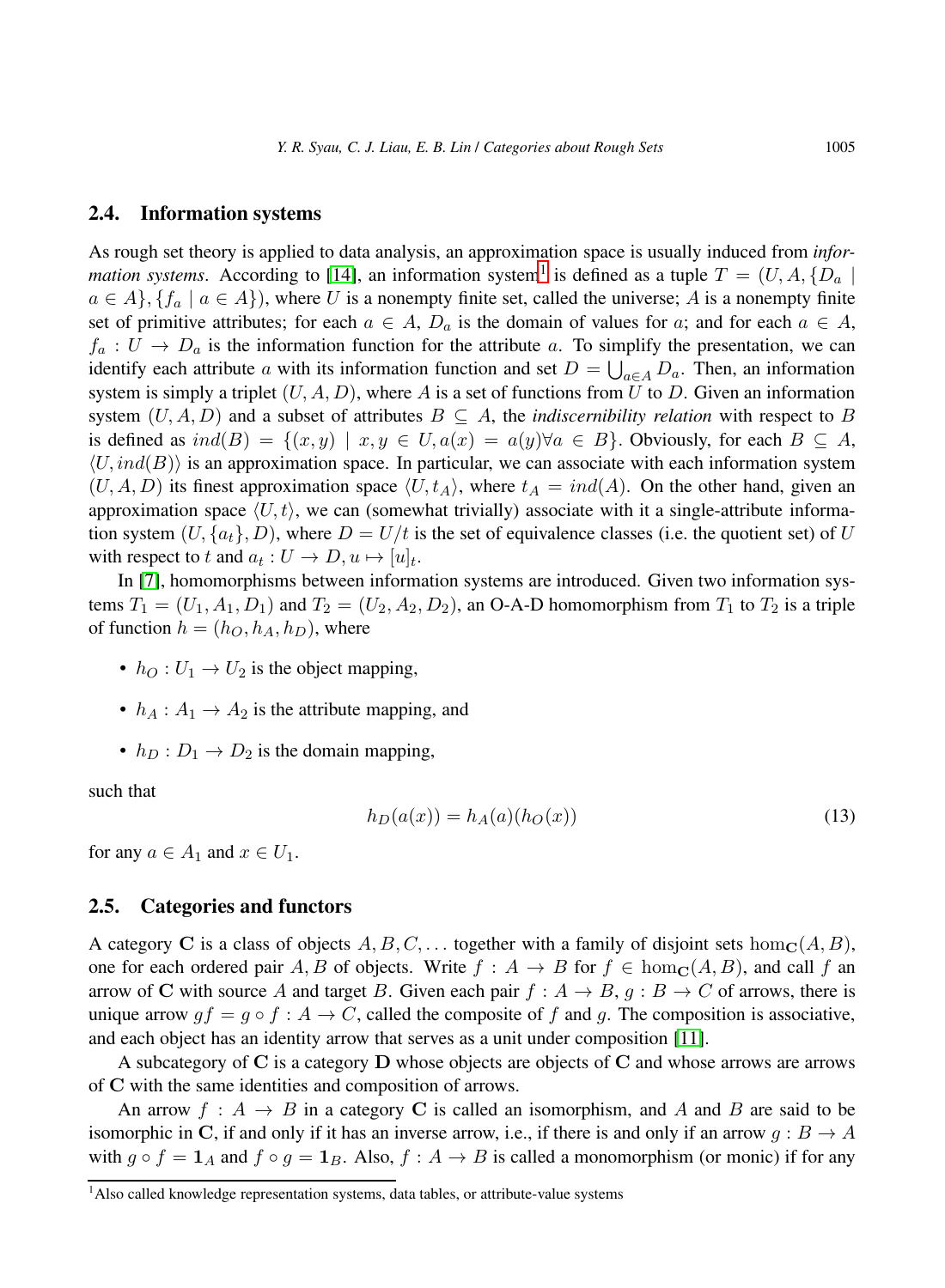$g, h: C \to A$ ,  $f \circ g = f \circ h$  implies  $g = h$ , and an epimorphism (or epic) if for any  $g, h: B \to C$ ,  $q \circ f = h \circ f$  implies  $q = h$ .

In what follows, a full subcategory  $D$  of C is a subcategory of C such that

$$
\text{hom}_{\mathbf{D}}(A, B) = \text{hom}_{\mathbf{C}}(A, B) \quad \text{for all objects } A \text{ and } B \text{ of } \mathbf{D} \tag{14}
$$

A small category is a category whose objects, and hence all of those arrows, form a set.

Following are some examples of small categories:

• The category Set of sets and functions has objects including all sets  $A, B, \dots$ , and arrows of all (total) functions from  $A$  into  $B$  with the usual composition.

- The category Top of topological spaces and continuous functions.
- The category Alex of Alexandroff topological spaces and continuous functions.
- The category Clop of clopen topological spaces and continuous functions.
- The category Cls of closure spaces and continuous functions [\[16\]](#page-14-8).
- The category Int of interior spaces and continuous functions [\[16\]](#page-14-8).

The category Clop is a full subcategory of Alex. The categories Alex and Clop are full subcategories of the category Top.

**Definition 2.3.** A functor  $F : \mathbf{C} \to \mathbf{D}$  from a category C to a category D consists of an object function  $F$  and an arrow function, also written  $F$ , in such a way that

- $F(f: A \rightarrow B) = F(f): F(A) \rightarrow F(B),$
- $F(1_A) = 1_{F(A)}$ , and
- $F(g \circ f) = F(g) \circ F(f)$ , for each pair  $f : A \to B$ ,  $g : B \to C$  of arrows of C.

Under this composition, a functor can be viewed as an arrow of categories. In particular, the identity function on objects and arrows in a category C is the identity functor  $1<sub>C</sub>$ . Thus, we can define the category Cat of all small categories, whose arrows are the functors between categories. This allows us to define isomorphic categories, i.e., two categories are isomorphic if they are isomorphic as objects of Cat.

# 3. Categories of Clopen Topologies

In this section, we define the category AprS of approximation spaces and relation-preserving functions, and show that the relation-preserving functions between approximation spaces are precisely the continuous functions between the corresponding clopen topological spaces. We characterize clopen topologies on a set by introducing the concept of rough closure operator and rough interior operator on the set, and define the category RCls of rough closure spaces and continuous functions and the category RInt of rough interior spaces and continuous functions. We prove the equivalence of AprS, RCls and RInt. Furthermore, we define the category IS of information systems and O-A-D homomorphisms. We establish the relationship between IS and AprS by considering a subcategory NeIS of information systems non-expansive O-A-D homomorphisms.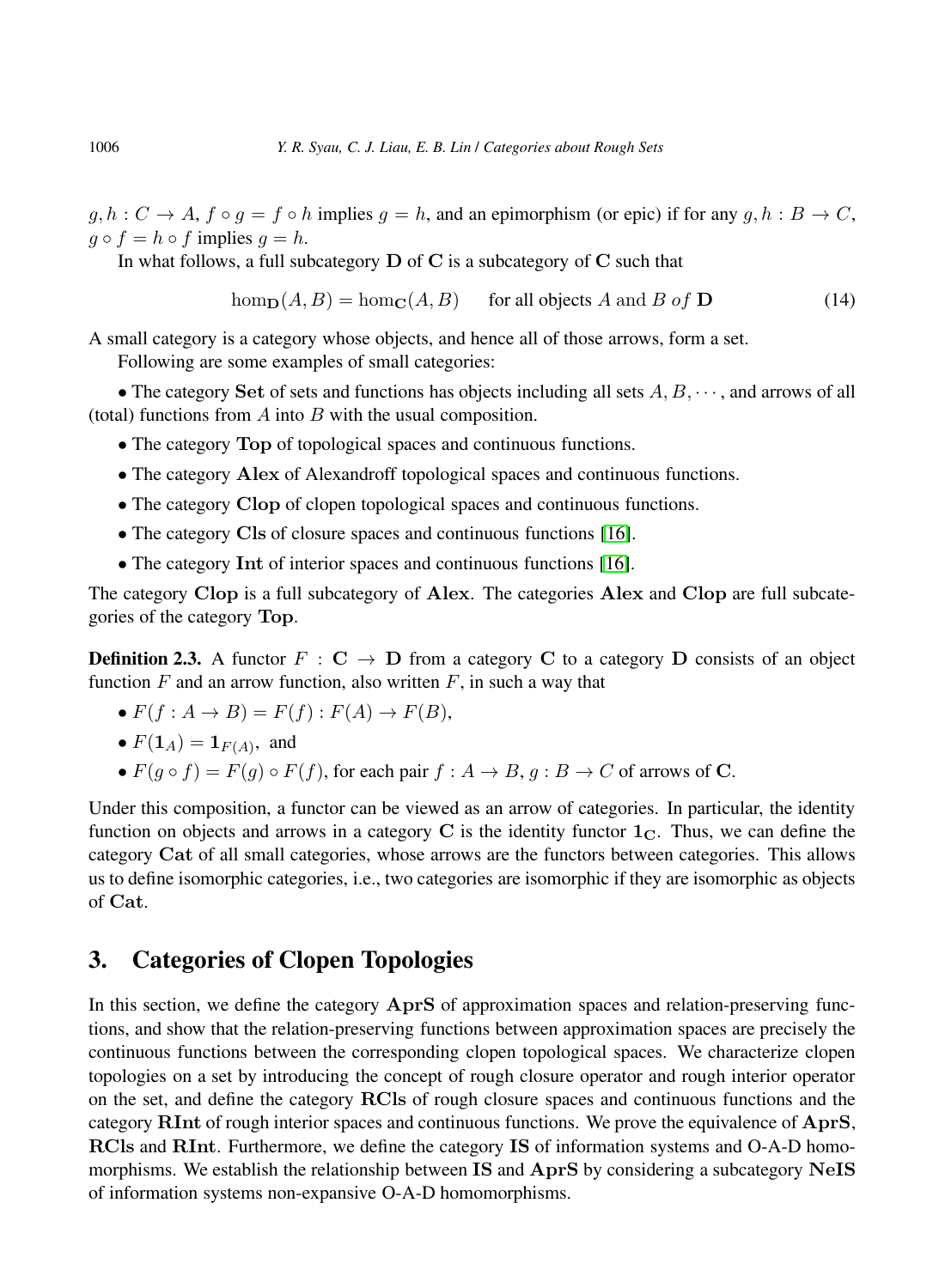### 3.1. The category of approximation spaces

In [\[15\]](#page-14-9), Rydeheard and Burstall considered the category Rel with objects ordered pairs  $(U, R)$ , where U is a set and R is a binary relation on U. Arrows  $f : (U, R) \rightarrow (V, S)$  are relation-preserving functions; i.e., functions  $f: U \to V$  such that  $uRu'$  implies  $f(u)Sf(u')$ .

Considering the category Rel, we can define a second category AprS of approximation spaces and relation-preserving functions, which is the subcategory of Rel with objects ordered being pairs  $\langle U, t \rangle$ , where U is a set and t is an equivalence relation on U, and arrows  $f : \langle U, t \rangle \to \langle V, s \rangle$  being relation-preserving functions; i.e., functions  $f: U \to V$  such that

<span id="page-6-0"></span>
$$
(u, u') \in t \quad \text{implies} \quad (f(u), f(u')) \in s. \tag{15}
$$

When thought of as a relation-preserving function from  $\langle U, t \rangle$  to  $\langle V, s \rangle$ , we will symbolize the function as  $f: \langle U, t \rangle \rightarrow \langle V, s \rangle$ .

Consider two approximation spaces  $\langle U, t \rangle$  and  $\langle V, s \rangle$ , we have the two sets of arrows

$$
\hom_{\mathbf{Rel}}(\langle U, t \rangle, \langle V, s \rangle) \quad \text{and} \quad \hom_{\mathbf{AprS}}(\langle U, t \rangle, \langle V, s \rangle)
$$

in the categories. As functions sets of functions, these two sets are the same. This shows that for each ordered pair  $\langle U, t \rangle$ ,  $\langle V, s \rangle$  of objects of AprS,

$$
\hom_{\mathbf{Rel}}(\langle U, t \rangle, \langle V, s \rangle) = \hom_{\mathbf{AprS}}(\langle U, t \rangle, \langle V, s \rangle). \tag{16}
$$

<span id="page-6-2"></span>Thus, AprS is a full subcategory of Rel.

**Lemma 3.1.** Let  $\langle U, t \rangle$  and  $\langle V, s \rangle$  be approximation spaces. A function  $f : \langle U, t \rangle \rightarrow \langle V, s \rangle$  is relationpreserving if and only if

<span id="page-6-1"></span>
$$
f[[u]_t] \subseteq [f(u)]_s \quad \text{for each} \ \ u \in U,\tag{17}
$$

**Proof** Assume that  $f : \langle U, t \rangle \to \langle V, s \rangle$  is a relation-preserving function. Let  $u \in U$ . If  $v \in f[[u]_t]$ then, from [\(2\)](#page-1-0), we have  $v = f(u')$  for some  $u' \in [u]_t$  and therefore, from [\(15\)](#page-6-0),  $(f(u), f(u')) \in s$ which is equivalent to  $v = f(u') \in [f(u)]_s$ . This gives [\(17\)](#page-6-1).

Conversely, assume that [\(17\)](#page-6-1) holds. Let  $(u, u') \in t$ . Then  $[u]_t = [u']_t$  and therefore  $f[[u]_t] =$  $f[[u']_t]$ . By [\(17\)](#page-6-1),  $f[[u]_t] = f[[u']_t] \subseteq [f(u)]_s$ . It follows that  $f(u) \in [f(u)]_s$  and  $f(u) \in [f(u)]_s$ ; hence  $(f(u), f(u')) \in s$ . This gives [\(15\)](#page-6-0). This establishes Lemma [3.1.](#page-6-2)

Since the set of all equivalence classes is unique minimal base for the clopen topology associated with  $\overline{apr}_t: 2^U \longrightarrow 2^U$ , it follows from Item 4 of Proposition [2.1](#page-2-1) that a function  $f: \langle U, t \rangle \rightarrow \langle V, s \rangle$ is continuous iff [\(17\)](#page-6-1) holds. This observation, together with Propositio[n2.1,](#page-2-1) Lemma [2.2,](#page-3-1) Lemma [3.1](#page-6-2) and [\(8\)](#page-3-2), leads to the following:

<span id="page-6-3"></span>**Proposition 3.2.** Assume that  $\langle U, t \rangle$  and  $\langle V, s \rangle$  are approximation spaces, and that f is a function from  $U$  into  $V$ . The following statements are equivalent.

1. The function f between approximation spaces is relation-preserving.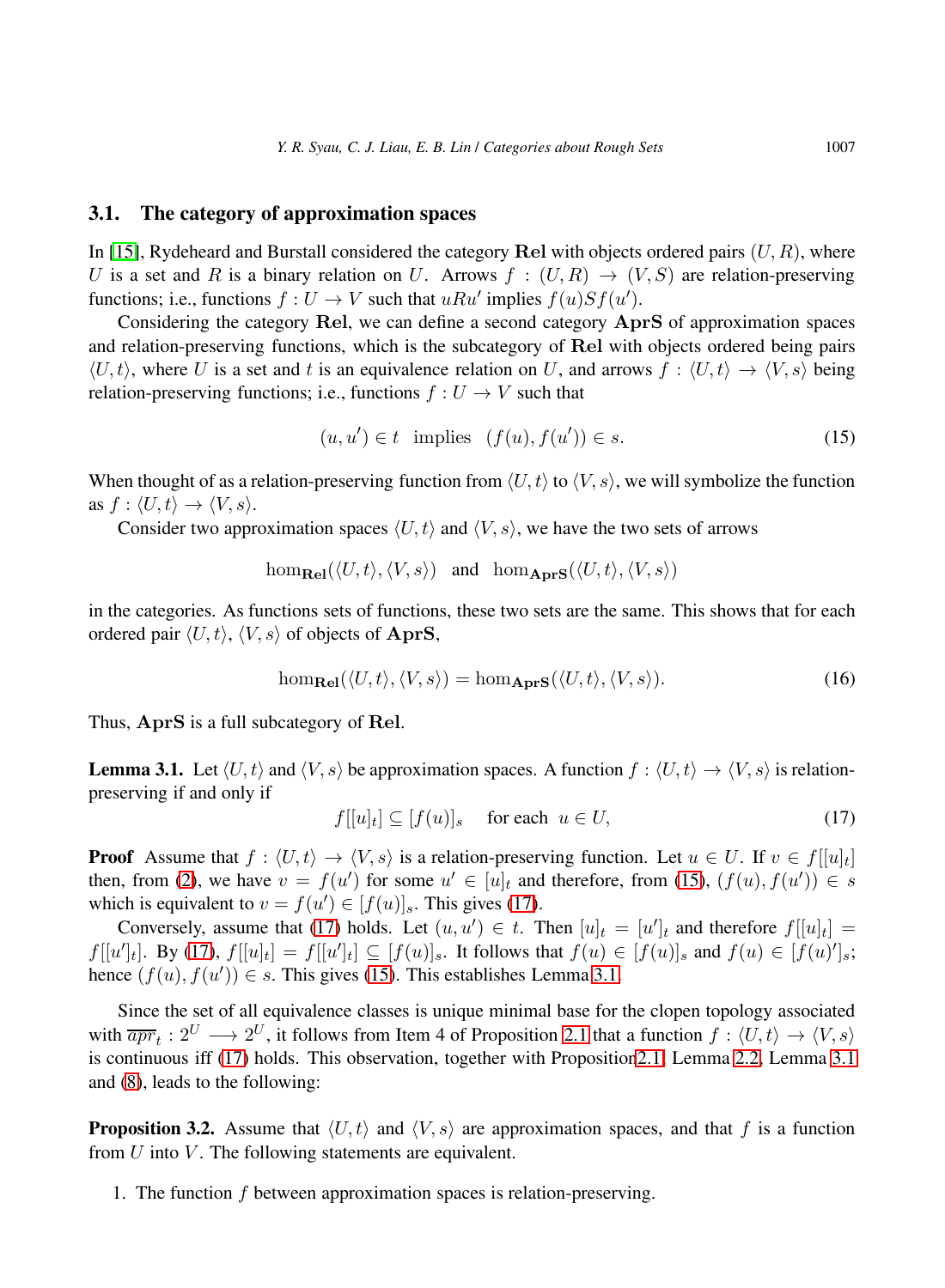- 2. The function f between clopen spaces associated with the upper (resp. lower) approximations is continuous.
- 3. For each  $u \in U$ ,  $f[[u]_t] \subseteq [f(u)]_s$ .
- 4. For each subset X of U,  $f[\overline{apr}_t(X)] \subseteq \overline{apr}_s(f[X])$ .
- 5. For each subset Y of V,  $\overline{apr}_t(f^{\leftarrow}(Y)) \subseteq f^{\leftarrow}(\overline{apr}_s(Y)).$
- 6. For each subset Y of V,  $f^{\leftarrow}(\underline{apr}_s(Y)) \subseteq \underline{apr}_t(f^{\leftarrow}(Y)).$

Since homeomorphisms are the isomorphisms in Top, it follows from Proposition [3.2](#page-6-3) that an arrow  $f : \langle U, t \rangle \to \langle V, s \rangle$  is an isomorphism if and only if the function  $f : U \to V$  is bijective and its inverse function  $f^{-1}: V \to U$  is relation-preserving. Therefore, from Lemma [3.1,](#page-6-2) we obtain the following:

**Proposition 3.3.** An arrow  $f : \langle U, t \rangle \rightarrow \langle V, s \rangle$  in AprS is an isomorphism if and only if

$$
f[[u]_t] = [f(u)]_s \quad \text{ for each } u \in U.
$$

## 3.2. The categories of rough closure and rough interior spaces

Note that [\(10\)](#page-3-3) and [\(11\)](#page-3-4) may be written as equivalent conditions

$$
\overline{apr}_t(X) = U - \overline{apr}_t(U - \overline{apr}_t(X)), \tag{18}
$$

or

$$
\underline{apr}_t(X) = U - \underline{apr}_t(U - \underline{apr}_t(X)). \tag{19}
$$

<span id="page-7-1"></span>This motivates the following:

**Definition 3.4.** A closure operator  $c_U : 2^U \longrightarrow 2^U$  on a set U will be called a rough closure operator on  $U$  if it satisfies

<span id="page-7-0"></span>
$$
c_U(X) = U - c_U(U - c_U(X)) \quad \text{for each } X \subseteq U. \tag{20}
$$

The pair  $(U, c_U)$  is called a rough closure space. Dually, an interior operator  $i_U : 2^U \longrightarrow 2^U$  on a set U will be called a rough interior operator on  $U$  if it satisfies

$$
i_U(X) = U - i_U(U - i_U(X)) \quad \text{for each } X \subseteq U. \tag{21}
$$

The pair  $(U, i_U)$  is called a rough interior space.

<span id="page-7-2"></span>Notice that [\(20\)](#page-7-0) is equivalent to  $c_U(X) = i_{c_U}(c_U(X))$ . This, together with [\(4\)](#page-2-2), leads to the following:

**Proposition 3.5.** Let  $c_U: 2^U \longrightarrow 2^U$  be a rough closure operator on a set U. Then it dual interior operator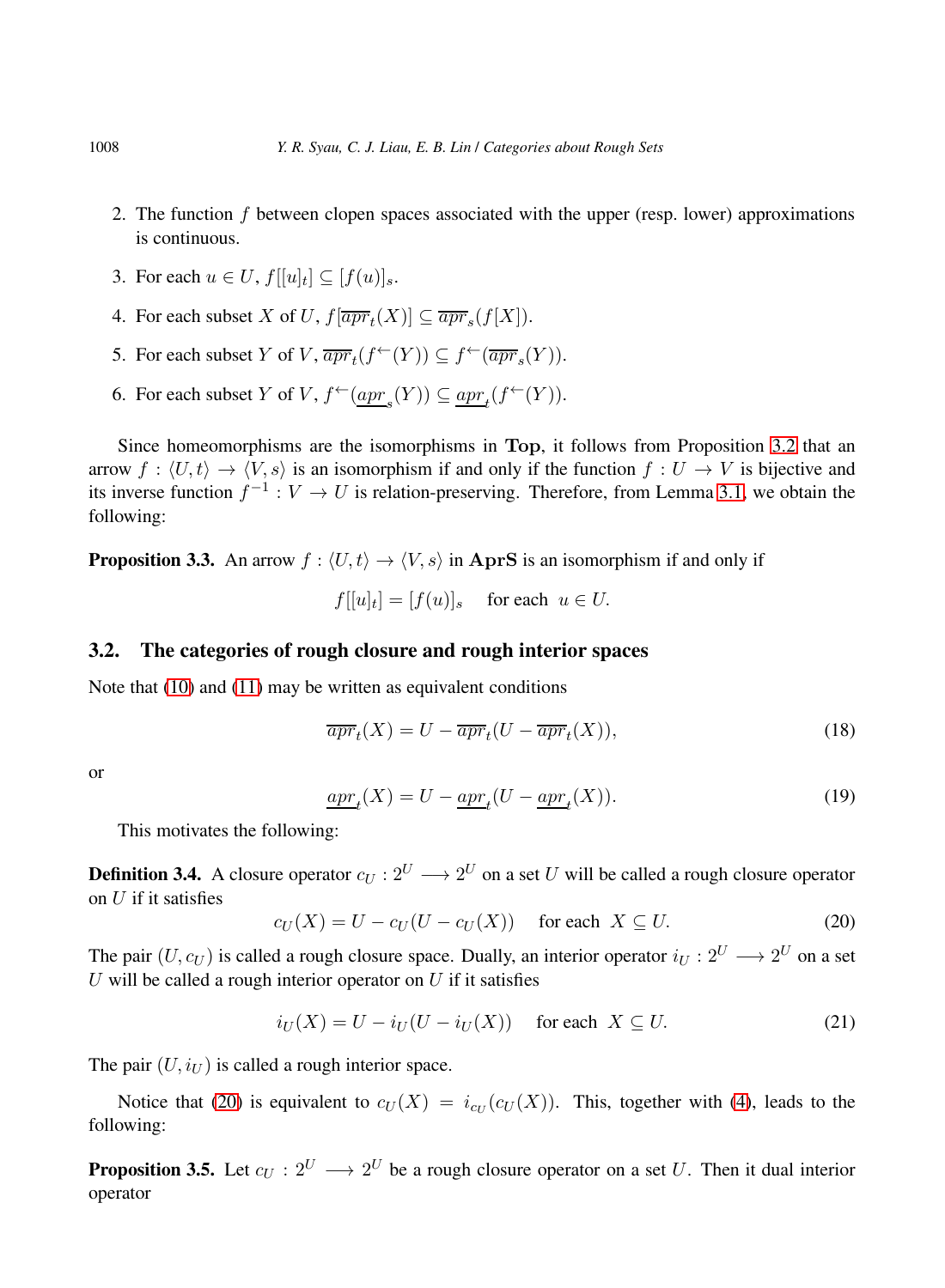$$
i_{c_U} := 2^U \longrightarrow 2^U, \ X \longmapsto \ U - c_U(U - X)
$$

is a rough interior operator on  $U$ , and the topology

$$
\begin{array}{rcl} \mathcal{T}_{c_U} & = & \{ X \subseteq U \mid c_U(U - X) = U - X \} \\ & = & \{ X \subseteq U \mid i_{c_U}(X) = X \} \end{array}
$$

associated with  $c_U$  is clopen and therefore Alexandroff. Moreover, the set of  $c_U({u})$  is a basis for U. Indeed, it is unique minimal basis for U.

Consider the category Cls of closure spaces and continuous functions. We can define a second category RCls of all rough closure spaces and continuous functions, which is the subcategory of Cls with objects ordered pairs  $(U, c_U)$ , where U is a set and  $c_U$  is a rough closure operator on U. Arrows  $f:(U, c_U) \to (V, c_V)$  are continuous functions; i.e., functions  $f: U \to V$  such that

<span id="page-8-0"></span>
$$
f[c_U(X)] \subseteq c_V(f[X]) \quad \text{for all } X \subseteq U. \tag{22}
$$

or equivalently,  $c_U(f^{\leftarrow}(Y)) \subseteq f^{\leftarrow}(c_V(Y))$  for all  $Y \subseteq V$ . When thought of as a continuous function from  $(U, c_U)$  to  $(V, c_V)$ , we will symbolize the function as  $f : (U, c_U) \rightarrow (V, c_V)$ .

Consider two rough closure spaces  $(U, c_U)$  and  $(V, c_V)$ , we have the two sets of arrows

hom<sub>Cls</sub>
$$
((U, c_U), (V, c_V))
$$
 and hom<sub>RCls</sub> $((U, c_U), (V, c_V))$ 

in the categories. As functions sets of functions, these two sets are the same. This shows that for each ordered pair  $(U, c_U)$ ,  $(V, c_V)$  of objects of RCls,

$$
\text{hom}_{\text{Cls}}((U, c_U), (V, c_V)) = \text{hom}_{\text{RCls}}((U, c_U), (V, c_V)).
$$
\n(23)

This shows that

$$
RCls is a full subcategory of Cls.
$$
\n(24)

Similarly, we define a category RInt of all rough interior spaces and continuous functions, which is the subcategory of Int with objects ordered pairs  $(U, i_U)$ , where U is a set and  $i_U$  is a rough interior operator on U. Arrows  $f : (U, i_U) \to (V, i_V)$  are continuous functions; i.e., functions  $f : U \to V$ such that

$$
f^{\leftarrow}(i_V(Y)) \subseteq i_U(f^{\leftarrow}(Y)) \quad \text{for all } Y \subseteq V. \tag{25}
$$

For each ordered pair  $(U, i_U)$ ,  $(V, i_V)$  of objects of **RInt**, we have

$$
\hom_{\mathbf{Int}}((U,i_U),(V,i_V)) = \hom_{\mathbf{RInt}}((U,i_U),(V,i_V)).\tag{26}
$$

This shows that

$$
RInt is a full subcategory of Int. \t(27)
$$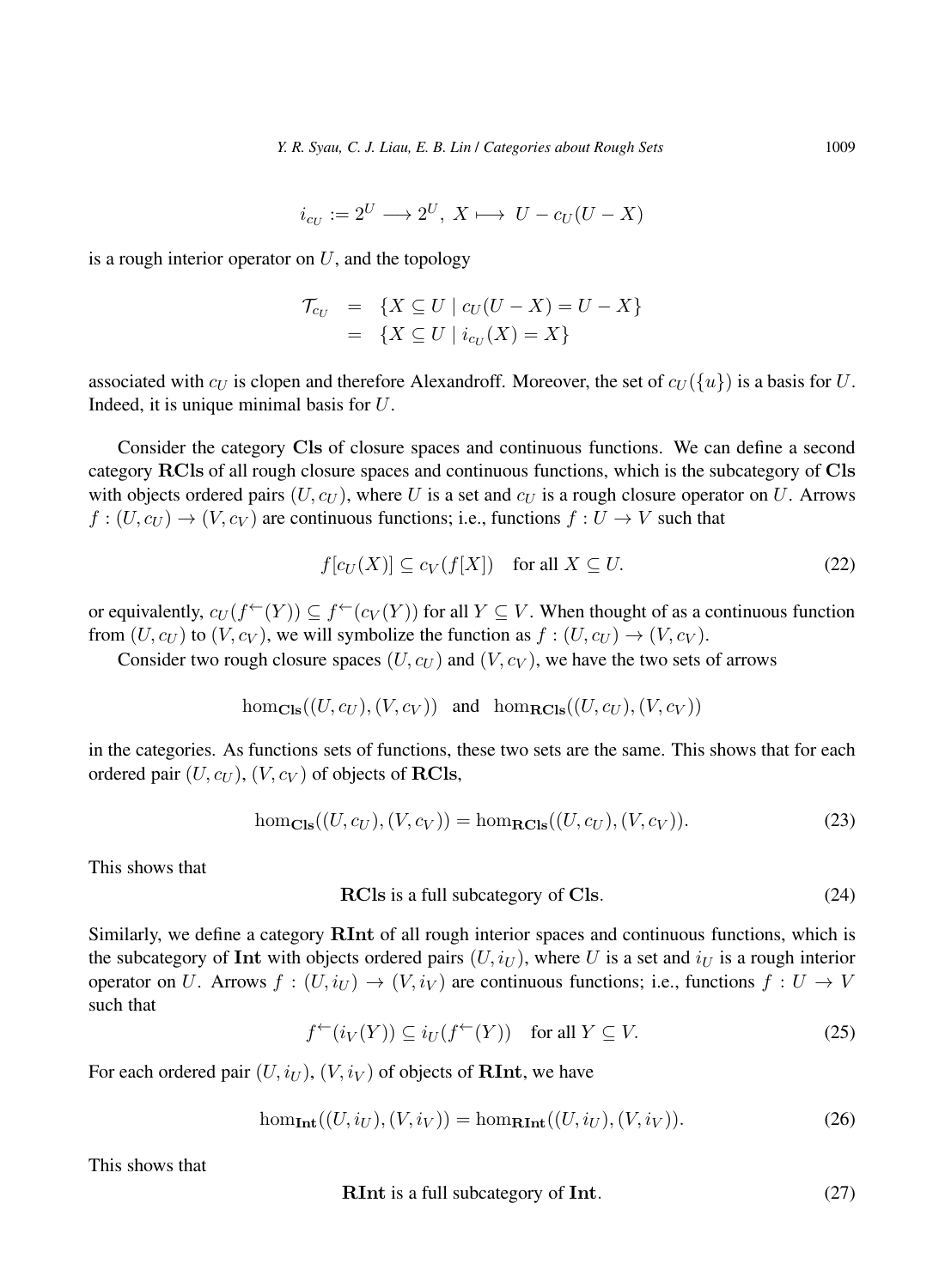### 3.3. Equivalence of AprS, RCls and RInt

<span id="page-9-0"></span>Using [\(11\)](#page-3-4) and Definition [3.4,](#page-7-1) we obtain

**Lemma 3.6.** Let  $\langle U, t \rangle$  be an approximation space. Then

- 1. the upper approximation  $\overline{apr}_t(X) : 2^U \longrightarrow 2^U$  is a rough closure operator on U.
- 2. the lower approximation  $\underline{apr}_t(X) : 2^U \longrightarrow 2^U$  is a rough interior operator on U.

Assume that  $c: 2^U \longrightarrow 2^U$  is a rough closure operator on a set U. It follows from [\(5\)](#page-3-5) and Proposition [3.5,](#page-7-2) for each  $u \in U$ ,  $c({u})$  is not only the smallest closed set including u, but also the smallest open neighborhood of u. This, together with [\(7\)](#page-3-6), gives that for any  $u, v \in U, u \in c({v})$ if and only if  $v \in c({u})$ . It follows that  $c({u})$  and  $c({u})$  are either equal or they are disjoint. Therefore, the relation  $t \subseteq U \times U$  defined by letting

$$
t = \bigcup_{u \in U} (\{u\} \times c(\{u\}))
$$

<span id="page-9-1"></span>is an equivalence relation on U. Moreover,  $[u]_t = c({u})$  for each  $u \in U$ . Therefore, from [\(6\)](#page-3-7) and [\(11\)](#page-3-4), we have  $\overline{apr}_t(X) = c(X)$  for each  $X \subseteq U$ . This proves the following:

**Proposition 3.7.** Assume that  $c: 2^U \longrightarrow 2^U$  is a rough closure operator on a set U. Let  $\mathcal{T}_c$  be the topology associated with  $c$ , and let

$$
t = \bigcup_{u \in U} (\{u\} \times c(\{u\})).
$$
\n(28)

Then  $t$  is an equivalence relation on  $U$ , and

 $\overline{apr}_t(X) = c(X)$  for each  $X \subseteq U$ .

According to Proposition [3.2,](#page-6-3) Lemma [3.6,](#page-9-0) [\(22\)](#page-8-0) and Proposition [3.7,](#page-9-1) approximation spaces on a set U are in bijective correspondence with rough closure operators on the set  $U$ ; moreover, the relationpreserving functions between approximation spaces are precisely the continuous functions between the corresponding rough closure.

According to Proposition [3.2](#page-6-3) and Lemma [3.6,](#page-9-0) we can define a functor

## $F : \mathbf{A}\mathbf{p}\mathbf{r}\mathbf{S} \to \mathbf{R}\mathbf{C}\mathbf{l}\mathbf{s}$

by setting  $F(\langle U, t \rangle) = (U, \overline{apr}_t : 2^U \longrightarrow 2^U)$  for any object  $\langle U, t \rangle$  of AprS, and for  $f : \langle U, t \rangle \rightarrow$  $\langle V, s \rangle$  setting

$$
F(f: \langle U, t \rangle \to \langle V, s \rangle) = f: (U, \overline{apr}_t : 2^U \to 2^U) \to (V, \overline{apr}_s : 2^V \to 2^V).
$$

According to Lemma [3.6,](#page-9-0) [\(22\)](#page-8-0) and Proposition [3.7,](#page-9-1) we can define a functor

$$
F':\mathbf{RCls}\to\mathbf{AprS}
$$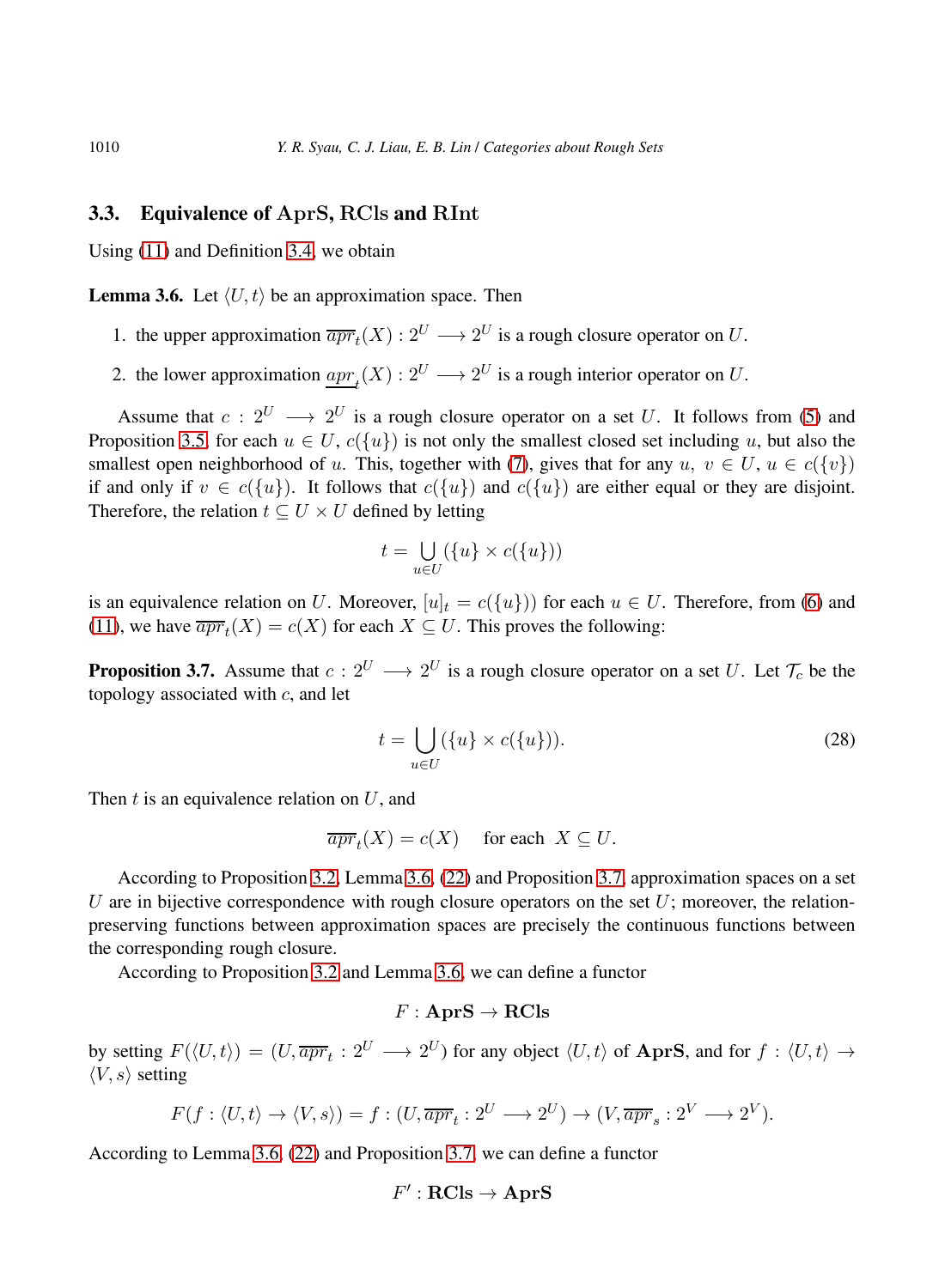by setting  $F'((U, c_U)) = \langle U, t \rangle$ , where

$$
t = \bigcup_{u \in U} (\{u\} \times c_U(\{u\})),
$$

for any object  $(U, c_U)$  of **RCls**, and for  $f : (U, c_U) \rightarrow (V, c_V)$  setting

$$
F'(f:(U,c_U)\to (V,c_V))=f:\langle U,t\rangle\to \langle V,s\rangle,
$$

where  $s = \bigcup$ v∈V  $({v} \times c_V({v}$ )). It is easy to check that

$$
F' \circ F = \mathbf{1}_{\text{AprS}} \text{ and } F \circ F' = \mathbf{1}_{\text{RCls}}.\tag{29}
$$

This proves that the two categories AprS and RCls are isomorphic as objects of Cat.

Similarly, according to [\(3\)](#page-2-0) and Proposition [3.5,](#page-7-2) it is easy to check that the functor

#### $G : \mathbf{RCls} \to \mathbf{RInt}$

defined by setting  $G((U, c_U)) = (U, i_{c_U})$ , where

$$
i_{c_U} := 2^U \longrightarrow 2^U : X \longmapsto U - c(U - X),
$$

and for  $f : (U, c_U) \rightarrow (V, c_V)$  setting

$$
G(f:(U,c_U) \to (V,c_V)) = f:(U,i_{c_U}) \to (V,i_{c_V})),
$$

in the category Cat is an isomorphism. Consequently, the three categories AprS, RCls and RInt are isomorphic as objects of Cat.

### 3.4. The category of information systems

The category of information systems IS has information systems as its objects and O-A-D homomorphisms as its arrows. We say that an O-A-D homomorphism is *non-expansive* if its attribute mapping is onto. To establish the relationship between IS and AprS, we consider a subcategory NeIS whose objects are information systems and arrows are non-expansive O-A-D homomorphisms. Then, it is easy to see that, if  $h = (h_O, h_A, h_D)$  is a non-expansive O-A-D homomorphism between information systems  $(U, A_1, D_1)$  and  $(V, A_2, D_2)$ , then  $h<sub>O</sub>$  is a relation-preserving function between approximation space  $\langle U, t_{A_1} \rangle$  and  $\langle V, t_{A_2} \rangle$  by using [\(13\)](#page-4-1). Hence, we can define a functor

## $H :$  NeIS  $\rightarrow$  AprS

by setting  $H((U, A, D)) = \langle U, t_A \rangle$  and

$$
H(h:(U,A_1,D_1)\rightarrow (V,A_2,D_2))=h_O:\langle U,t_{A_1}\rangle\rightarrow \langle V,t_{A_2}\rangle.
$$

On the other hand, let  $f : \langle U, t \rangle \to \langle V, s \rangle$  be a relation-preserving function. Then, we can define a non-expansive O-A-D homomorphism  $h_f = (h_O, h_A, h_D) : (U, \{a_t\}, U/t) \rightarrow (V, \{a_s\}, V/s)$  by setting  $h_O = f$ ,  $h_A(a_t) = a_s$ , and  $h_D([u]_t) = [f(u)]_s$  for any  $[u]_t \in U/t$ . It is obvious that  $h_f$  is non-expansive and satisfies the homomorphic condition [\(13\)](#page-4-1). Thus, we can define a functor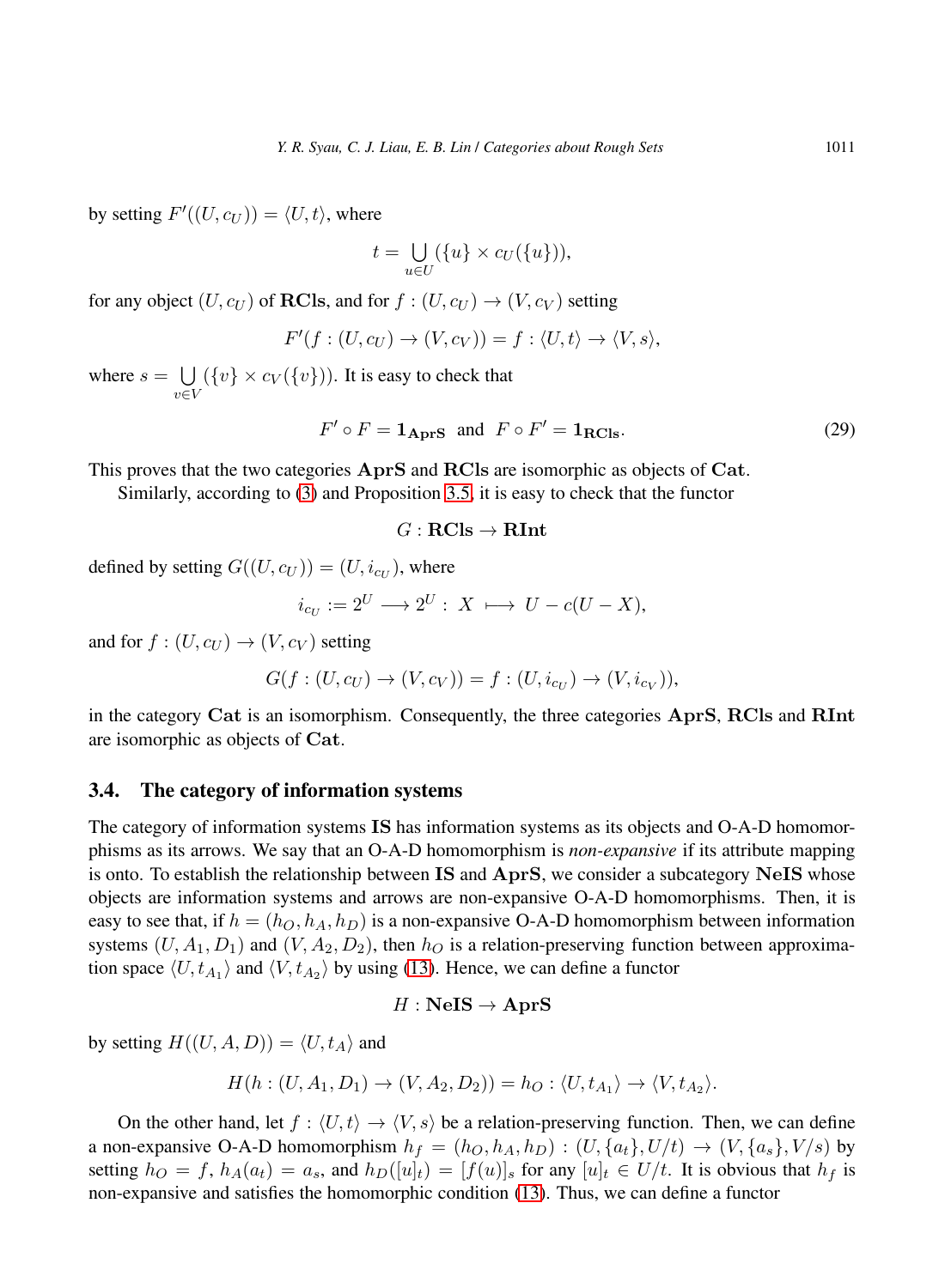## $H':$  AprS  $\rightarrow$  NeIS

by setting  $H'(\langle U, t \rangle) = (U, \{a_t\}, U/t)$  and

$$
H'(f: \langle U, t \rangle \to \langle V, s \rangle) = h_f: (U, \{a_t\}, U/t) \to (V, \{a_s\}, V/s).
$$

We can see that

$$
H\circ H' = \mathbf{1_{AprS}}
$$

but  $H' \circ H = 1_{\text{NeIS}}$  does not hold. This means that an information system is more informative than the finest approximation space derived from it. Indeed, we can usually induce the same approximation space from several different information systems by using different sets of attributes, and this is the main idea of attribute reduction in rough set theory.

## 4. Related Works

While rough set theory has been extensively studied from diverse perspectives, there were a few works on its categorical aspect. In [\[5\]](#page-14-1), three categories of approximations, denoted by  $AprS$ ,  $\overline{AprS}$ , and AprS, are defined. Objects of the three categories, as well as our definition of AprS, are all approximation spaces. However, the require arrows to preserve not only the underlying equivalence relation but also lower and/or upper approximations. These arrows are called lower/upper transformations although they are simply morphisms instead of natural transformations in the sense of category theory. More precisely, let  $\langle U, t \rangle$  and  $\langle V, s \rangle$  be two approximation spaces. Then, a function  $f : U \to V$  is called a lower and upper natural transformation if it satisfies, for any  $X \subseteq U$ ,

$$
\underline{apr}_s(f[X]) = f[\underline{apr}_t(X)]
$$

and

$$
\overline{apr}_s(f[X]) = f[\overline{apr}_t(X)]
$$

respectively. In addition, f is simply a natural transformation if it is both a lower and upper natural transformation. It is then proved that a lower natural transformation preserves equivalence classes ([\[5\]](#page-14-1),Proposition 2.4). On the other hand, they also proved that a mapping is an upper natural transformation if and only if it preserves equivalence classes ([\[5\]](#page-14-1), Theorem 3.4). This indicates that a lower natural transformation is automatically an upper natural transformation, although it is generally not the case. Because a function preserving equivalence classes is necessarily relation-preserving (but not conversely), the categories introduced in [\[5\]](#page-14-1) imposes a much stricter restriction on morphisms than ours. As a result, all three categories in [\[5\]](#page-14-1) are subcategories of AprS (or equivalently, RCls or RInt) in this paper.

In fact, the morphisms defined in [\[5\]](#page-14-1) are simply instances of modal homomorphisms commonly used in algebraic modal logic [\[4\]](#page-14-10). In the algebraic interpretation of modal logic, well-formed formulas are interpreted as elements of *Boolean algebras with operators*(BAOs). A BAO is an algebra  $\mathfrak{A} =$  $(A, +, -, 0, \triangle)_{\triangle \in \tau}$ , where  $(A, +, -, 0)$  is a Boolean algebra and  $\tau$  is a set of modal operators such that each  $\Delta \in \tau$  has a arity  $\rho(\Delta) > 0$ , such that the following two conditions are satisfied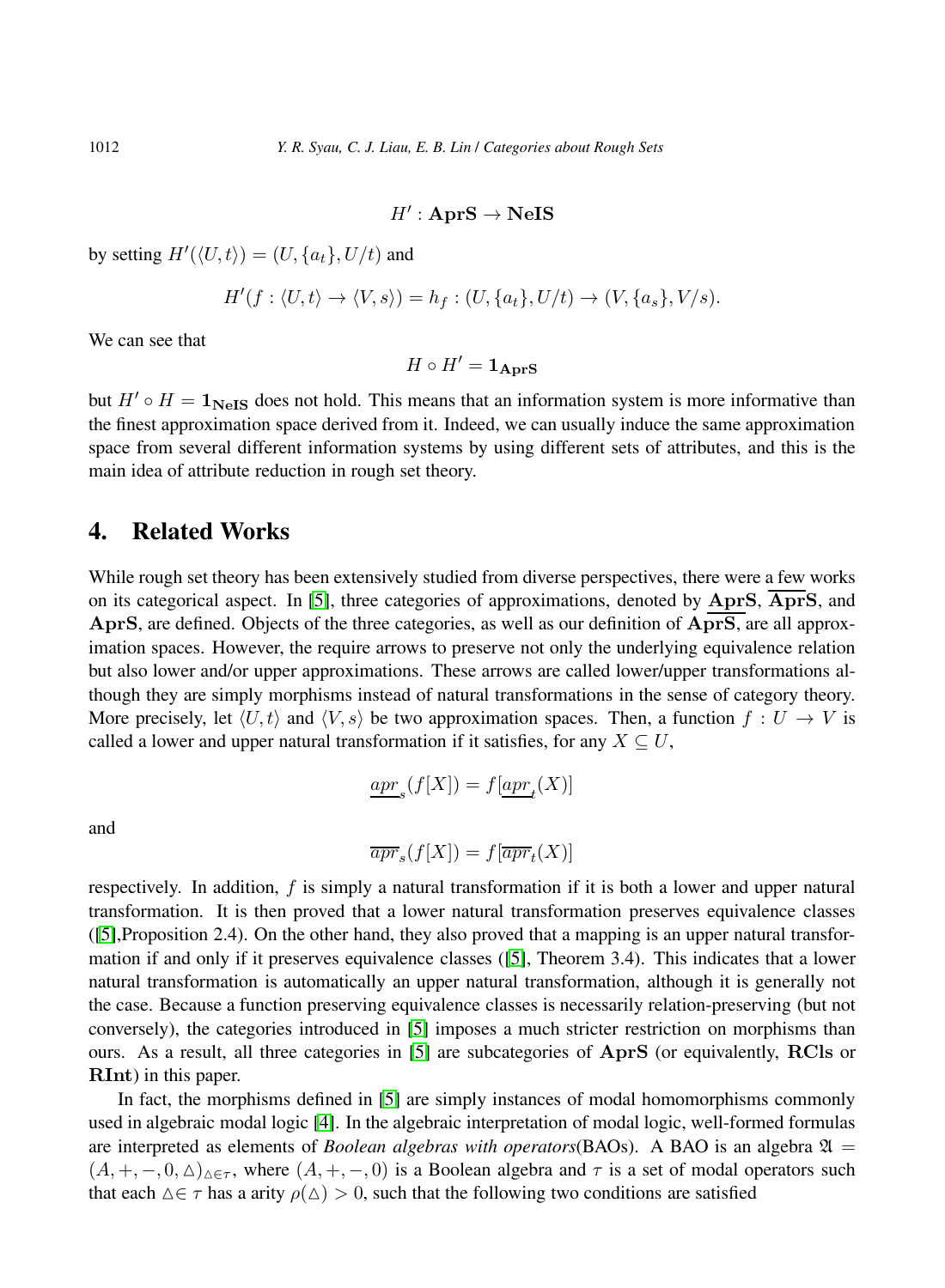- 1. normality:  $\Delta(a_1, \dots, a_{\rho(\Delta)}) = 0$  if  $a_i = 0$  for some  $0 < i \le \rho(\Delta)$ .
- 2. additivity: for any  $0 < i < \rho(\Delta)$ ,

$$
\Delta(a_1, \cdots, a_i + a'_i, \cdots, a_{\rho(\Delta)}) = \tag{30}
$$

$$
\Delta(a_1, \cdots, a_i, \cdots, a_{\rho(\Delta)}) + \Delta(a_1, \cdots, a_i', \cdots, a_{\rho(\Delta)}).
$$
 (31)

It is well-known that lower and upper approximations are set-theoretic counterparts of modal operators  $\Box$  and  $\diamond$  in S5 modal logic. Hence, in the current context, we need to consider a special BAO with only one modal operator  $\diamond$  with arity 1. In such a BAO, the normality and additivity conditions reduce to  $\phi 0 = 0$  and  $\phi(a + a') = \phi a + \phi a'$  respectively. In addition, extra algebraic axioms for S5 logic are T:  $a + \diamond a = \diamond a$ , 4:  $\diamond \diamond a = \diamond a$ , and 5:  $-\diamond a = \diamond (-\diamond a)$ . It is easy to see that the rough closure space  $(2^U, \cup, -, \emptyset, c_U)$  is an instance of this special kind of S5 BAO. Let  $\mathfrak{A} = (A, +, -, 0, \diamond)$  and  $\mathfrak{A}' =$  $(A', +', -', 0', \diamond')$  be two BAOs. Then, a function  $f : A \to A'$  is called a modal homomorphism [\[4\]](#page-14-10) if it satisfies

$$
f(\diamond a) = \diamond' f(a).
$$

Hence, regarding  $(2^U, \cup, -, \emptyset, \overline{apr}_t)$  and  $(2^V, \cup, -, \emptyset, \overline{ apr}_s)$  as concrete instances of S5 BAOs and a function  $f: U \to V$  as a mapping  $f: 2^U \longrightarrow 2^V$ , the upper natural transformation introduced in [\[5\]](#page-14-1) is indeed a modal homomorphism. In addition, if the upper natural transformation  $f: 2^U \longrightarrow 2^V$  is also a homomorphism between the two Boolean algebras  $(2^U, \cup, -, \emptyset)$  and  $(2^V, \cup, -, \emptyset)$  (in particular,  $f[-X] = -f[X]$  for any  $X \subseteq U$ ), then it is also a lower natural transformation.

Unlike categories defined in [\[5\]](#page-14-1) and this paper, there are also categories of rough sets whose objects are not only approximation spaces. The earliest categorical analysis of rough sets is the category ROUGH defined in [\[3\]](#page-14-11). Objects of ROUGH are triples  $\langle R, t, X \rangle$ , where  $\langle R, t \rangle$  is an approximation space and  $X \subseteq U$ . Let  $\mathcal{X}_t$  and  $\underline{\mathcal{X}}_t$  denote the quotient sets of  $\overline{apr_t}(X)$  and  $\underline{apr_t}(X)$  respectively. Then, an arrow  $f: \langle R, t, X \rangle \to \langle V, s, Y \rangle$  in ROUGH is a map  $f: \mathcal{X}_t \to \mathcal{Y}_s$  such that  $f[\underline{\mathcal{X}}_t] \subseteq \underline{\mathcal{Y}}_s$ . Thus, arrows of ROUGH must preserve lower approximations.

Yet another category of rough sets is based on the algebraic interpretation of rough sets [\[8\]](#page-14-12). A pair (U, B) is called a *rough universe* in [\[8\]](#page-14-12), where U is the domain and B is a subalgebra of the power set Boolean algebra  $(2^U, \cup, -, \emptyset)$ . Any pair  $(X_1, X_2)$  such that  $X_1, X_2 \in \mathbf{B}$  and  $X_1 \subseteq X_2$ is an I-rough set of  $(U, B)$ . Then, the category RSC has all I-rough sets as its objects and an arrow  $f: (X_1, X_2) \to (Y_1, Y_2)$  is simply a function  $f: X_2 \to Y_2$  such that  $f[X_1] \subseteq Y_1$  [\[12\]](#page-14-13). While ROUGH and RSC looks different at first glance, they are shown to be equivalent in [\[12\]](#page-14-13).

A subcategory of ROUGH, called  $\xi$ -ROUGH, is defined to have same objects as ROUGH, but its arrows must satisfy the additional condition of preserving the boundary region. That is,  $f : \langle R, t, X \rangle \rightarrow$  $\langle V, s, Y \rangle$  is an arrow of  $\xi$ -ROUGH if it is an arrow of ROUGH satisfying  $f[\mathcal{X}_t - \underline{\mathcal{X}}_t] \subseteq (\mathcal{Y}_s - \underline{\mathcal{Y}}_s)$ . Analogously, ξ-RSC is the subcategory of RSC with the same collection of objects and its arrows  $f: (X_1, X_2) \to (Y_1, Y_2)$  are RSC arrows satisfying  $f[X_2 - X_1] \subseteq (Y_2 - Y_1)$ . It is then shown that  $\xi$ -ROUGH and  $\xi$ -RSC are equivalent and both are equivalent to Set<sup>2</sup>, whose objects are pairs of sets  $(X_1, X_2)$  and arrows are pairs of functions  $(f, g) : (X_1, X_2) \to (Y_1, Y_2)$  where  $f : X_1 \to Y_1$  and  $g: X_2 \to Y_2$ . The result shows that the role of approximation spaces has become hardly visible in the categories of algebraic rough sets. By contrast, our categories of approximation spaces, rough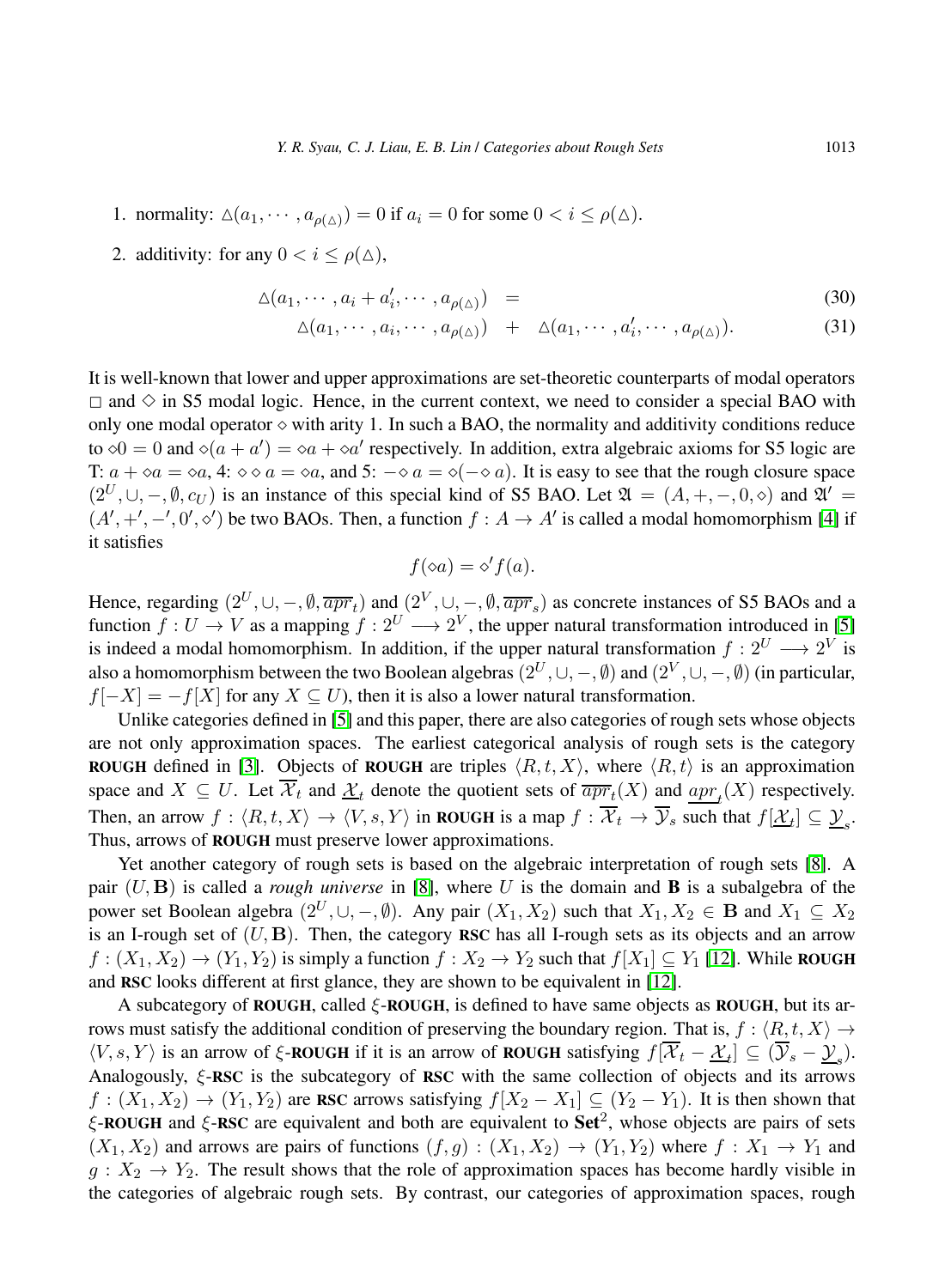closure spaces, and rough interior spaces arise from a topological interpretation of rough sets. Hence, approximation spaces and continuous functions between them play the major role in such categories. In some sense, this means that categories based on I-rough sets somewhat lose structural information behind the construction of rough approximations.

On the other hand, the advantage of using I-rough sets is that more general categorical construction is possible. In  $[12]$ , by changing the base from Set to an arbitrary topos, a natural generalization of RSC and  $\xi$ -RSC is obtained. Recalling that a topos, as a category-theoretic abstraction of **Set**, is a category  $\mathscr C$  that has all finite limits, a subobject classifier, and all exponentials [\[2\]](#page-14-14). Then, the generalization of RSC (resp.  $\xi$ -RSC) to a parameterized class of categories RSC( $\mathscr{C}$ ) (resp.  $\xi$ -RSC( $\mathscr{C}$ )) is proposed and its topos-theoretic properties are explored in [\[12\]](#page-14-13). Objects of  $\text{RSC}(\mathscr{C})$  and  $\xi$ - $\text{RSC}(\mathscr{C})$  are both triples  $(X, Y, m)$ , where X and Y are objects of C and  $m : X \to Y$  is a monic arrow in C. An arrow of  $\text{RSC}(\mathscr{C})$  is a pair  $(f,g) : (X,Y,m) \to (X',Y',m')$  where  $f : X \to X'$  and  $g : Y \to Y'$  are arrows in C such that  $q \circ m = m' \circ f$ , and it is also a  $\xi$ -RSC(C) arrow if there exist objects  $(\neg X, Y, \neg m)$  and  $(\neg X', Y', \neg m')$  and arrow  $f^- : \neg X \to \neg X'$  in  $\mathscr C$  such that  $\neg m' \circ f^- = g \circ \neg m$ . By instantiating  $\mathscr C$  to a particular topos **M-Set** (the category of actions of a monoid **M** on sets, see [\[6\]](#page-14-15)), a possible application of  $\text{RSC}(\mathscr{C})$  to monoid actions on rough sets is suggested in [\[12\]](#page-14-13).

# 5. Conclusion

With the notions of rough closure operator and rough interior operator together with the functor, we obtain the equivalence of the category of all rough interior spaces and continuous functions, the category of rough closure spaces and continuous functions, the category of approximation spaces and relation-preserving functions. Our approach using information system to characterize the category of approximation space and its subcategory gives rise to a deeper understanding of the interplay among rough set theory, information system and category theory. It gives us not only a better understanding of the rough set theory structures in the context of category theory but also the relationships of different categories arising from some topological tools. By using the concepts of categories, one can further derive useful properties and applications of rough set theory. More precisely, category theory can be used to show how mathematical structures of a given type can be transformed into one another by functions that preserve some aspect of their structures; it provides a uniform language for speaking of various mathematical or topological structures and the mappings within those types. The theory of abstract categories, however, totally ignores the sets, operations, relations and axioms that specify the structure of objects in question. It just provides a language in which one can talk about how mappings preserve certain structure behaviors without a good understanding of the relationship of various properties or implications of what have been proved. For that reason, more technical insights and knowledge will help explore further theory and applications. We envision to work out more results along this line of research.